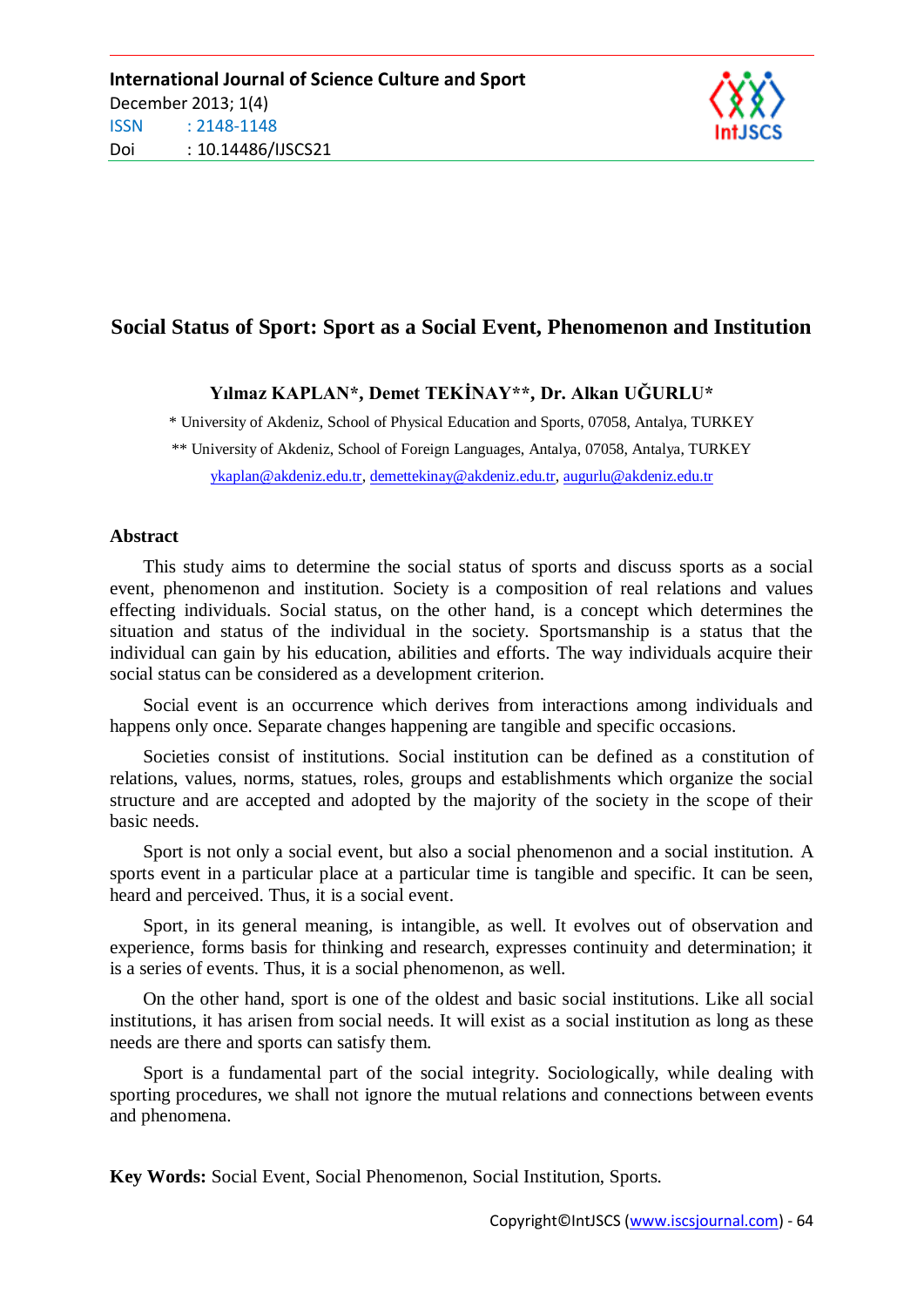

### **1. Society**

Our knowledge up to now shows that human beings have always lived together. What is the reason for this desire to live together? It is rather a must, not a preference. We need to live together, we need each other… However, similar to the fact that the existence of the human depends on his being in a society, the existence of the society depends on the human, too. Then, what is society?

Society is not a mathematical sum, not only the total number (quantity) of the people living together in a certain place. Society is both quantity and quality. However, it is the quality that significantly constitutes the society. What forms the society in the qualitative sense is the relations and interactions between the individuals that is the values in the widest sense. Society, therefore, is a body of real relations and values which affect people. What is meant by real relations is any kind of economical, cultural, legal, psychological, sportive, etc interaction between individuals. (Kaplan, 2011: 305-306).

## **2. Social**

The use of the word social in sociology is different from its use in daily life. More precisely, the use of the word is value judgement free. Social means about a society and its culture, belonging to the society, the product and result of the society. To say it more sociologically, the concept "has a meaning that is dependent on intrinsic values and norms, depending upon others' behaviours, involving others' behaviours." (Voigt, 1998).

#### **3. Social Status**

Individuals are in situations (that are characterized as) good or bad, high or low in the society. Status means the situation, the position of the individual in the society. It defines the identity of the person. While granting the individual some rights and authorities, it also imposes some responsibilities on him/her. The individuals who are the members of numerous groups at once have several statuses in the society: A student may be an athlete of a club, the coach of a school team, a sister or brother, or a supporter at the same time. The most active status of the person is called the key status.

#### Statuses are gained through two ways:

a) Given statuses: Because of its social situation, the family transfers the child some statuses directly. Personal abilities or efforts don't play a role in this. The individual's being a girl or a boy, a slave, the daughter of the minister, the son of the village headman… are all given statuses. Studies show that there are significant connections between the child's and the parents' jobs even today.

b) Gained Statuses: They are the statuses that the individual earns by his/her education, abilities, and efforts. Such as a student, doctor, athlete, minister, masseur, etc…

In developed societies, individuals mostly acquire their social statuses in the former way while it is mostly the latter way in developing societies. The way individuals acquire their social statuses can be regarded as a development criterion.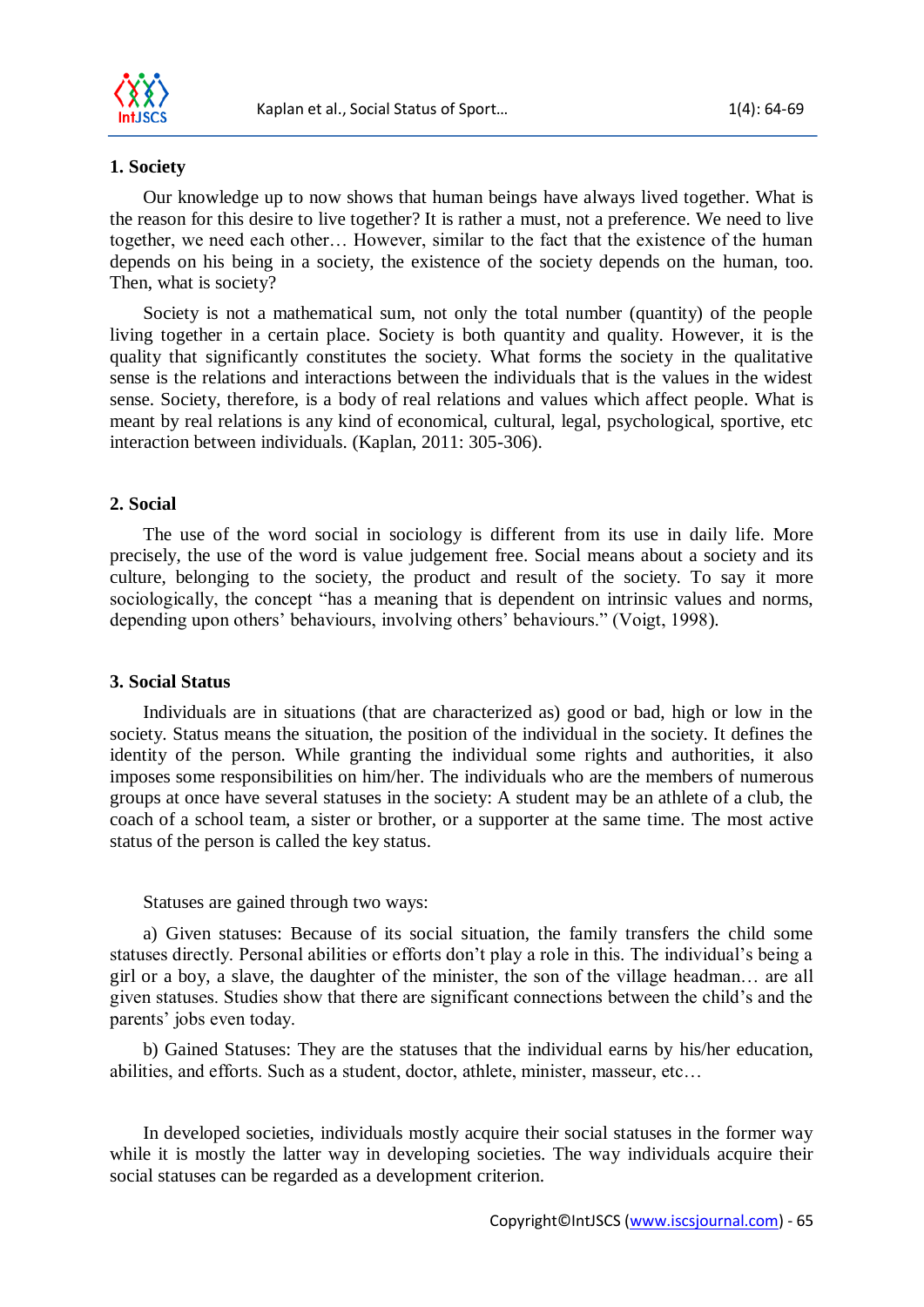

This study aims to determine the social status (the situation, the position) of sport and to discuss sport as a social event, phenomenon and institution.

### **4. Social Event**

They are occurrences which derive from interactions between individuals and happen only once. Separate changes that happen are tangible and specific occasions. Where, when and under what circumstances social events occur is definite. A football match played at the weekend, an athlete's becoming the champion in the Olympics, the wedding of a young couple are examples of social events.

"Anything having happened in the society, having been heard and seen, with definite starting and ending points is a social event. The common feature of many events with different qualities in social life is that they are social." (Öztürk, 1998: 13)

Social Events;

Occur in a definite society;

Are compelling, they control the individual;

Could change from one society to another, even in the same society in time;

Are handed down to the next generation;

Can be determined (statistically) in numbers;

Occur free from the individual

#### **5. Social Phenomenon**

It is the general expression used for social events of same the quality. It is the general name for the changes of the same kind: It is intangible and general. Sport, marriage, birth, etc… are all social phenomena in the conceptual meaning.

"It is any distinguishable unit of any kind of immaterial and material social value, social relation or social process." (Ozankaya, 1984: 126).

"Social phenomenon is a development whose starting and ending points and place cannot be certainly identified and which arises in a process." (Öztürk, 1998: 14).

"Phenomena are series of events which arise from observation and experience and are base for ideas and researches and show continuity and stability. Events, on the other hand, are anything that is heard and perceived, they are unique and ordinary things. For example, Ayşe and Ali's wedding is an event. However, weddings (marriages) happening across Turkiye are a phenomenon." (Kızılçelik and Erjem, 1996: 403).

"The reason of a social event is also another social event and a social event can only be explained by another one. Series of events happening constantly, completing and also differing from each other form a process. For example, industrialization of Turkey and urbanization which concordantly came out reveal developments that take place at different times from each other but still connected to and in close relation with each other. And this situation brings the phenomenon of urbanization." (Erkal, 1986: 40).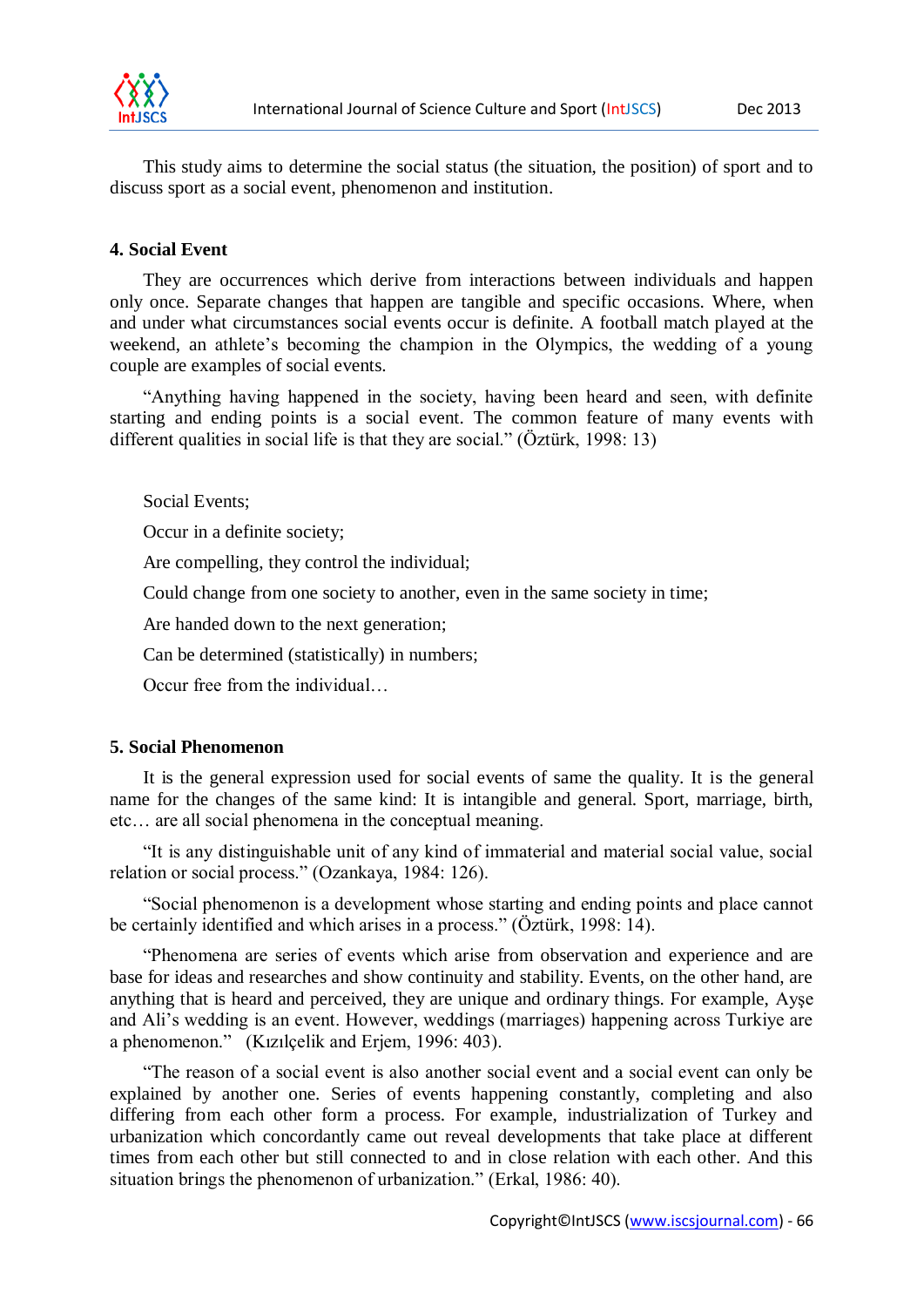

# **6. Social Institution**

Societies consist of institutions. Institutions are basic social bodies having emerged from social needs and regulating social functioning and they can exist as long as they can perform these functions. Social institution can be defined as a set of relations, values, norms, statuses, roles, groups and establishments that are widely accepted and adopted by the society within the scope of their basic needs and that regulate the social structure.

Vildan Akan (Sezal, 2003: 96), cites that Martindale (1960: 260) refers to institutions as "standard solutions for collective problems". Not any society puts its existence or continuity at stake, neither can it do so. Therefore, societies create their own institutions; and they develop them within the process.

Institutions Can Be Said To Have Four Basic Functions In All Societies:

- 1. Regulating individuals' behaviours and relations;
- 2. Preparing individuals for the society;
- 3. Determining the relations between individuals and institutions;
- 4. Thus, maintaining the social continuity…

#### **7. Sport as a Social Institution, Phenomenon and Institution**

As is seen, sport is not only a social event, but also a social phenomenon and a social institution. A sport activity at a particular place and time is tangible and specific. It can be seen, heard and perceived. Thus, it is a social event. Sport, when used in its general meaning (free from time and place), is also intangible. It arises from observation and experience, it is a base for ideas and research, it is continuous and stable; it is a series of events. Therefore, it is a social phenomenon, too.

"That sport is becoming more and more popular and turning into a hobby in which people from different jobs are interested shows that sport is really an important social phenomenon." (Armağan, 1981: 29).

"A great variety of different activities take place as sport in newspapers and on TV. We can order these activities from the core form of sport to the peripheral forms. Firstly, the ones accepted worldwide, based on competitions (basketball, tennis, skiing, etc.); secondly, the ones not accepted as a sport by everyone but by the majority (parachuting, surfing, etc.); finally, wide-ranging, fun-type activities which are sports to some while so-called sports to others (world wrestling entertainment, body building, etc)…" (Mcpherson B.D., Curtis J.E., Loy S.W., The Social Significance of Sport, Human Kinetics Boks, Champaign Illinois, 1981) (Cited by Öztürk, 1998: 13-14).

"Each and every of them are social events as they all have definite beginnings, endings and places and as they all interest more than one person. However, sport itself is a social phenomenon." (Öztürk, 1998: 14).

On the other hand, sport is one of the oldest and most essential social institutions. Sport is a sophisticated, complicated and dynamic institution. Like all social institutions, it has arisen from social needs. Sport will exist as a social institution as long as these needs exist and it can meet them.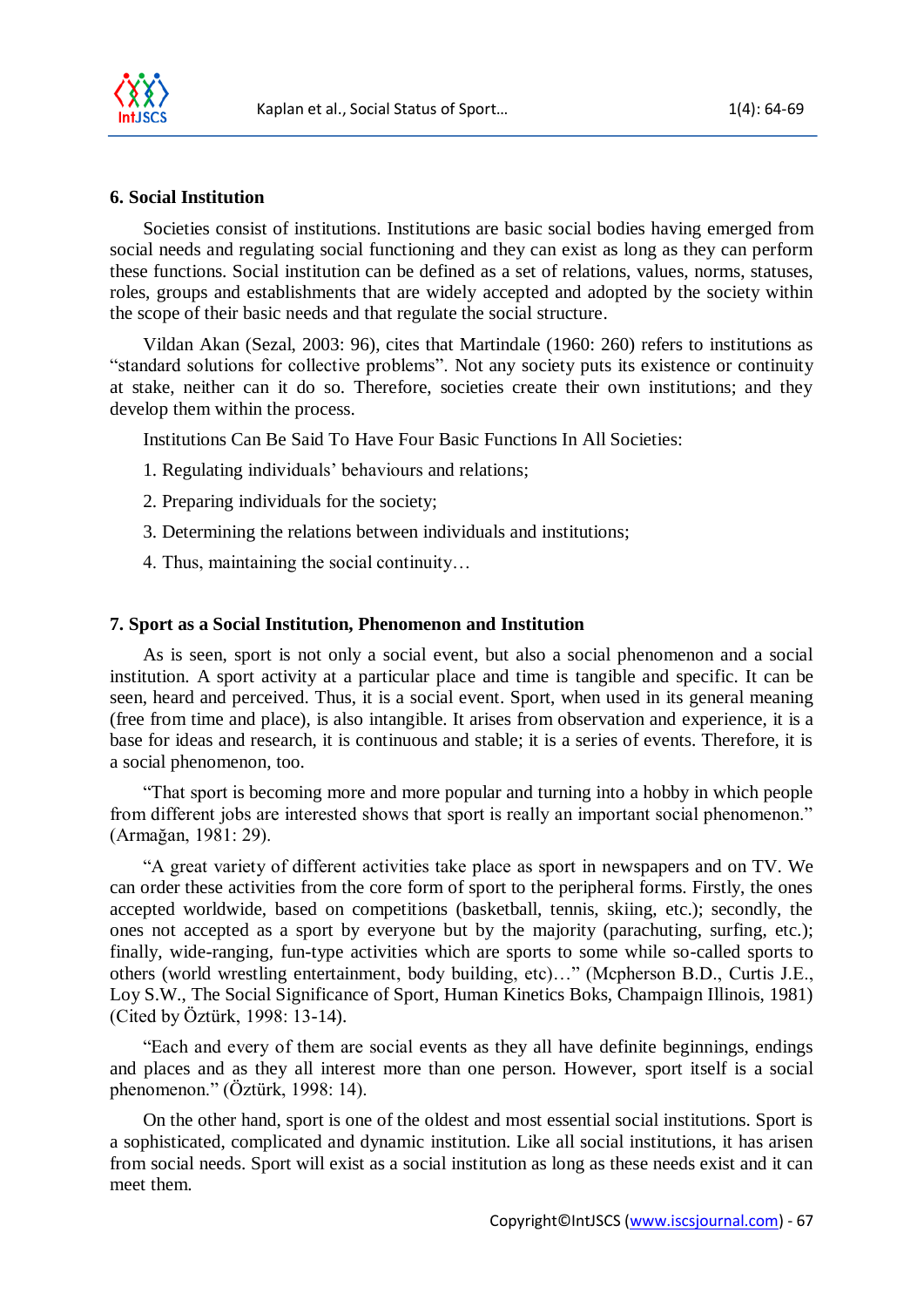As a social institution with the ability to gather people even from the far ends of the earth around the same ideas, sport deserves to be studied at least as much as other fundamental institutions (family, economics, politics, religion, education, communication, law, healthcare). Moreover, it is a necessity (to approach sport as a social institution) in this day and age.

Sport is an important piece of the social integrity. Sociologically, we shall not ignore the mutual relation and connection of events and phenomena while discussing sportive processes. In this sense, it is not a coincidence that England, the most powerful country of the 19th century, is behind the worldwide spreading of most of the sports today by establishing rules and institutions for them.

Sport, as a social phenomenon, gains its meaning in the social integrity; it not only affects the societies but also gets affected by the experiences and changes in the societies throughout centuries. Therefore, we can observe the connections between sport units and other institutions, and a series of changes on a scale from individuals' everyday sport activities to group activities and social activities when we study sport as an institution. Through the institution of sport, we have the opportunity to view a miniature form of the social structure we live in. We can observe the power relations, contradictions-differences between social classes, the functioning of political structure, sexism, socialization, group identity conflictsrelations, the ways how in-group-belongings happen, how the existing economic logic functions and many more things here (Talimciler, 2005: 468).

Social institutions are in a close and intense interaction with each other. A change, an innovation in one of the institutions affects the others in a chain reaction. In this sense, sport as a social institution has close and intense relations with other social institutions (primarily with family, economics, mass media, politics, healthcare, law, religion). The importance of the institution of sport "derives from the fact that the bond it has established with other fundamental institutions has grown stronger and the fact that the outcomes of this will mutually affect our entire social life." (Talimciler, 2005: 529). We can produce a small model of our society by studying the institution of sport. Considerably, what is happening in the world is significantly happening in Turkey, for example; and what is happening in Turkey is happening in sport (Kaplan, 2007).